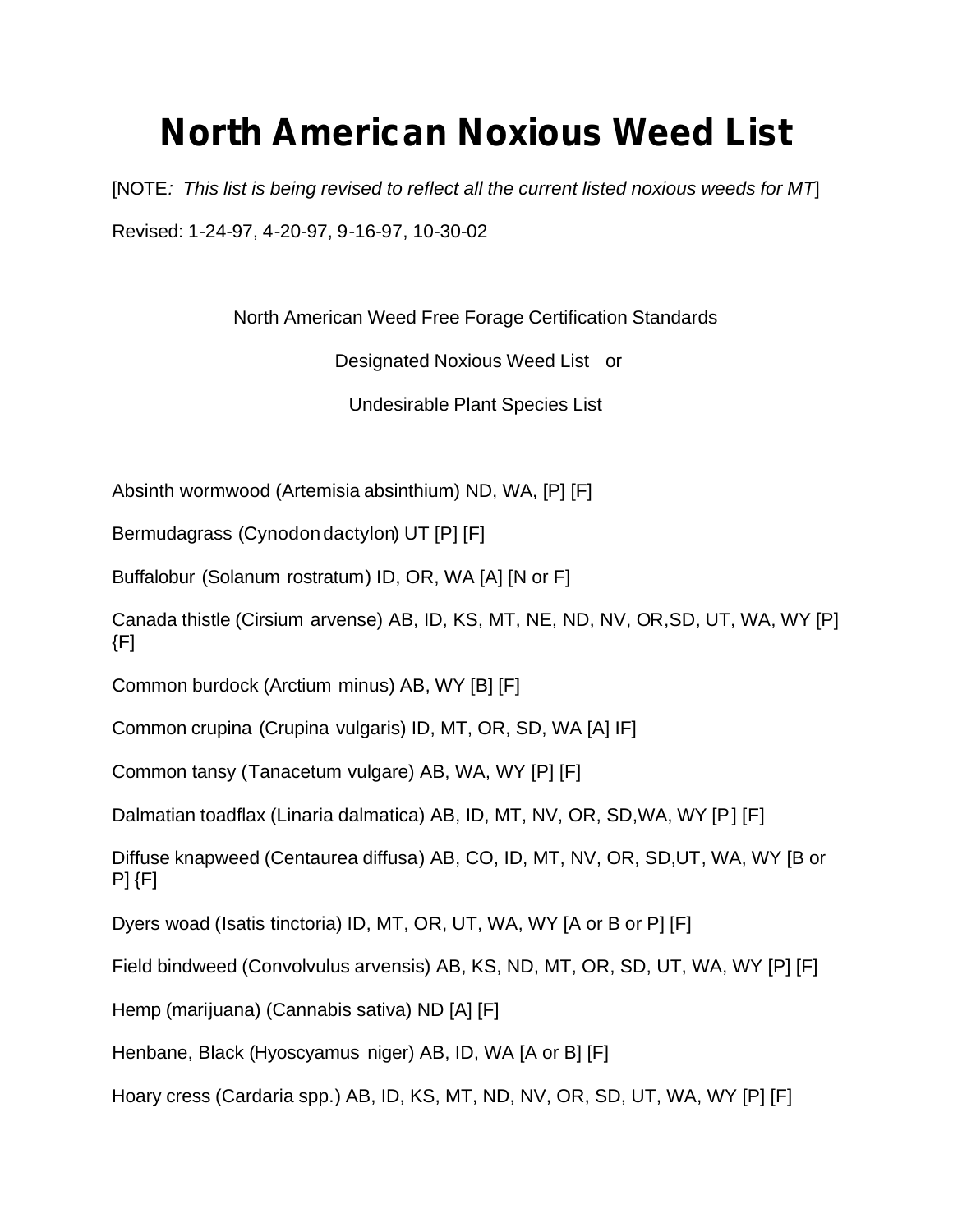Horsenettle (Solanum carolinense) NV [P] [N]

Houndstongue (Cynoglossum officinale ) WA, WY [B] [F]

Johnsongrass (Sorghum halepense) ID, KS, NV, OR, SD, UT, WA [P] IF]

Jointed goatgrass (Aegilops cylindrica) ID, WA, [A] [F]

Leafy spurge (Euphorbia esula) AB, CO, ID, KS, MT, NE, ND, NV, OR, SD, UT, WA, WY [P] [F]

Matgrass (Nardus stricta) ID, OR [P] [F]

Meadow knapweed (Centaurea pratensis) ID, OR, WA [P] IF]

Medusahead (Taeniatherum caput-medusae) NV, OR, UT [A] [F]

Milium (Milium vernale) ID [A] [F]

Musk thistle (Carduus nutans) AB, ID, KS, NE, ND, NV, OR, SD, UT, WA, WY [B] [F]

Orange hawkweed (Hieracium aurantiacum) ID, WA [P] [F]

Oxeye daisy (Chrysanthemum leucanthemum) AB, WA, WY [P] [F]

Perennial pepperweed (Lepidium latifolium) ID, ND, OR, SD, UT WA, WY [P] [F]

Perennial sorghum (Sorghum almum) UT [P] [F]

Perennial sowthistle (Sonchus arvensis) AB, ID, ND, NV, SD, WA, WY [P] IF]

Plumeless thistle (Carduus acanthoides) NE, SD, WA, WY [A or B] [F]

Poison hemlock (Conium maculatum) ID, NV, OR, WA [B] IF]

Puncturevine (Tribulus terrestris) ID, WA [A] IF]

Purple loosestrife (Lythrum salicaria) AB, ID, MT, OR, SD, WA, WY [p] [F]

Quackgrass (Agropyron repens) AB, KS, OR, UT, WY [P] [F]

Rush skeletonweed (Chondrilla juncea) ID, MT, OR, SD, WA [P] IF]

Russian knapweed (Centaurea repens) AB, CO, ID, KS, MT, ND, NV, SD, UT, WA, WY [P] [F]